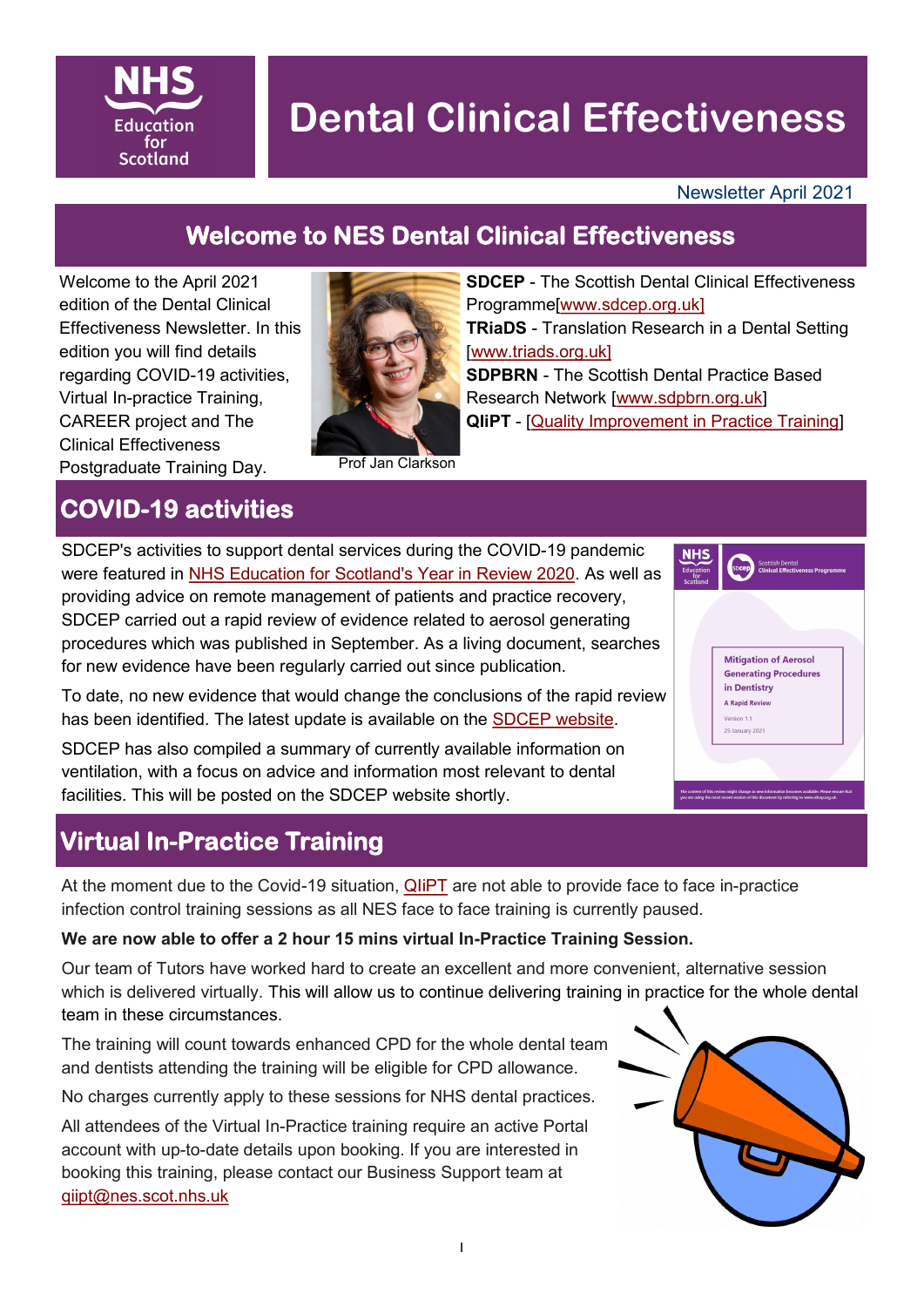

## **Dental Clinical Effectiveness**

### **Periodontitis and Diabetes Project**

SDCEP are currently supporting DCTs, Matthew Cousins and Kajal Patel in undertaking a new project to determine the factors that influence the extent to which health professionals are following best practice guidance in the management of diabetes mellitus and periodontal disease. 

Periodontitis is a form of gum disease with multiple systemic and local risk factors and has an inflammatory pathophysiology. There is evidence of a two-way relationship between periodontitis and type 1 and type 2 diabetes mellitus. The significance of this relationship is that periodontal inflammation negatively impacts glycaemic control, as well as a clear association between the degree of hyperglycaemia and severity of periodontitis. So far, the project has explored current practice, knowledge and beliefs about health practitioners' communication with patients regarding diabetes and periodontal disease via focus group discussions. 

In addition, the barriers and facilitators to following best practice guidance with regards to diabetes mellitus and periodontal disease will be explored via an online questionnaire distributed to a range of healthcare professionals. This will include: general medical practitioners, diabetic nurse specialists, endocrinology trainees and consultants, junior doctors, general dental practitioners, periodontal specialists and dental hygienists. We will shortly be issuing a questionnaire to all relevant parties.

#### **Clinical Effectiveness Postgraduate Training Day**

The Clinical Effectiveness Postgraduate Training Day was held online on the 18th March 2021. The aims and objectives of the training day were to increase awareness and understanding of primary dental care research currently being carried out in Scotland. The learning outcomes of the day were to increase knowledge and understanding of research carried out in primary dental care, gain experience of methods



for analysing qualitative research data and gain an understanding of some of the challenges that can be encountered when conducting research in primary dental care.

The training day contained presentations detailing the SCRIPT trial, Periodontal Disease and Diabetes project, CAREER project, TiPTAP trial and Audit Co-Design project. The training event was fully booked and received positive feedback from the participants who were awarded 2.5 hours verifiable CPD. Further details of the event and the presentations will be available on the websites soon.

#### **PSM Webinar**

Portal TV is now open to allow dental professionals access to recorded dental webinars. Those who attended the live version can access, with no further charge, the edited version. Those that missed the live stream can book and access the recording via Portal.

The edited [Practice Support Manual webinar](https://learn.nes.nhs.scot/39695/dental-cpd/educational-resources/practice-support-manual-webinar) recording is available to view. The aim of the webinar is to inform viewers how to access the Practice Support Manual (PSM), identify and adapt templates, and describe how the PSM can be used to support practices in preparing for a Combined Practice Inspection (Scotland). Access to the Practice Support Manual and Portal are via logins. To ensure you have access to all the available information please check your email address and passwords are up to date.